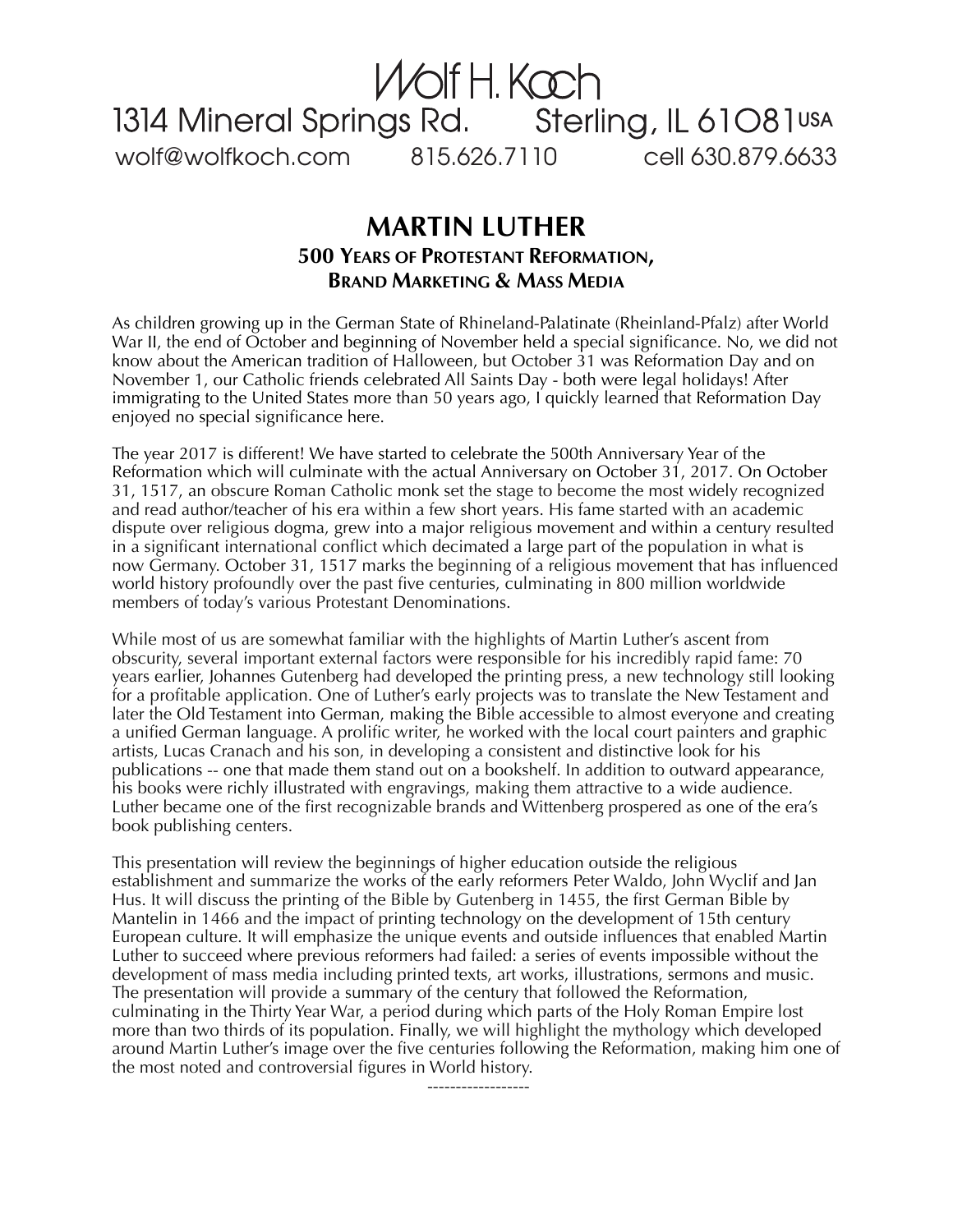

**Wolf Koch** grew up in the Rhine River valley and immigrated to this country more than five decades ago. He recalls his daily religious instructions while attending public school; much later, he attended four graduate-level courses on German Civilization as part of meeting undergraduate humanity requirements, courses taught by an alumnus of the Gymnasium (High School) Luther had attended much earlier. Wolf and his wife Linnea travel extensively; their interest in history has taken them to many historical sites in European countries, covering the period between the Stone Age and medieval times. Locally, they have studied accounts of the Hopewell civilization; Dr. Koch has given many talks on the Hopewell and was an invited speaker at a combined Annual Meeting of the Iowa and Illinois Archeological Societies. He has also lectured on events in Germany surrounding the end of World War II, including an international perspective on US Forces taking the Remagen Bridge, located near his home town of Oberwinter, now a suburb of Remagen. Together with his wife, he has just completed a presentation on the Kaskaskia-Cahokia Trail, Illinois' First Road. Dr. Koch, a resident of Sterling, Illinois, is a consultant to the oil and petrochemical industries and has been a Professor of Chemical Engineering and Dean of an Engineering College. He regularly presents talks on energy related topics at professional society and civic group meetings.